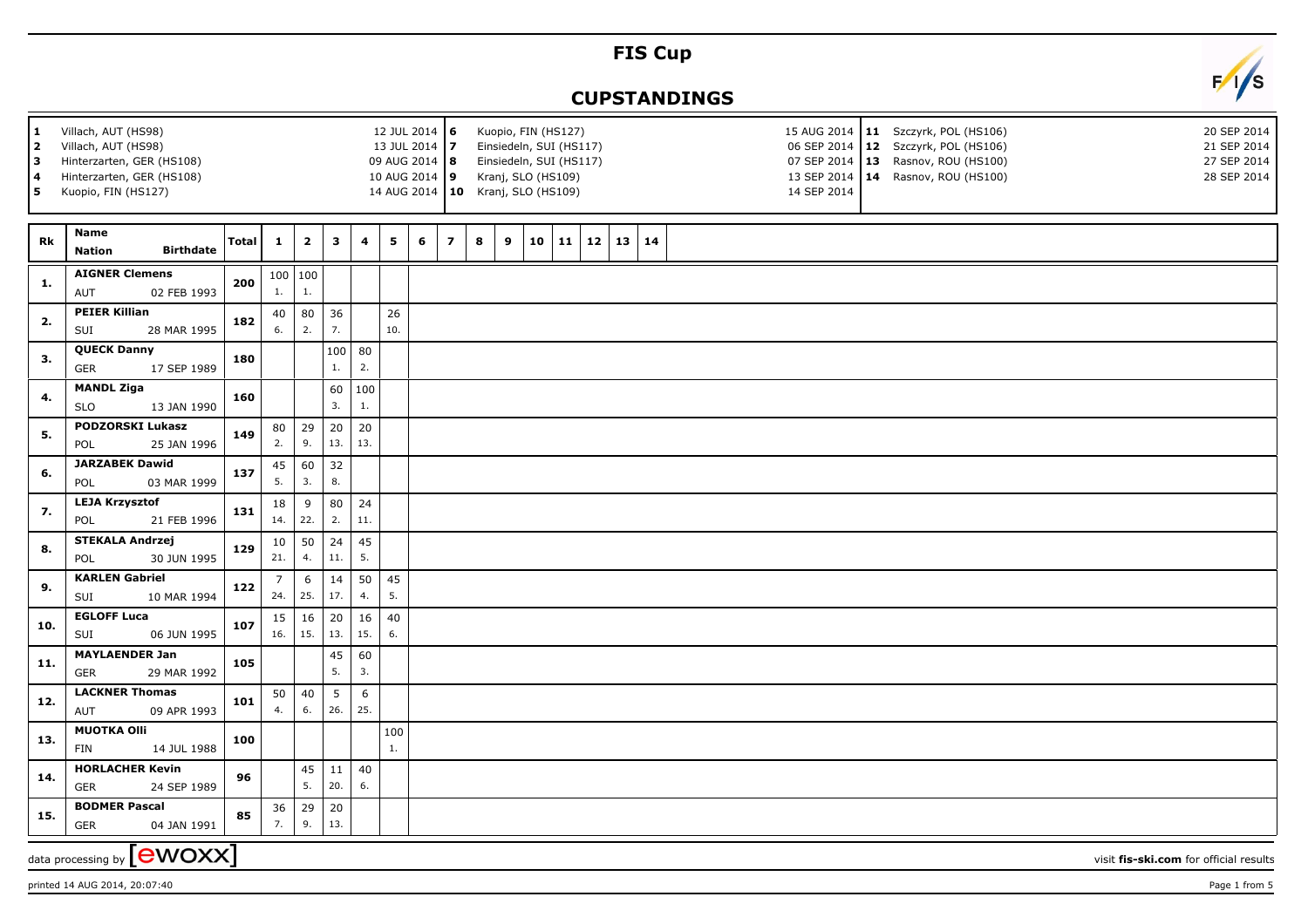| Rk  | Name<br><b>Birthdate</b><br><b>Nation</b>             | <b>Total</b> | $\mathbf{1}$        | $\overline{2}$    | $\mathbf{3}$ | 4         | 5        | 6 | $\overline{\phantom{a}}$ | 8 | 9 | 10 | 11 | $12 \mid 13$ | 14 |  |
|-----|-------------------------------------------------------|--------------|---------------------|-------------------|--------------|-----------|----------|---|--------------------------|---|---|----|----|--------------|----|--|
|     | <b>BRADATSCH Sebastian</b>                            |              |                     |                   |              |           |          |   |                          |   |   |    |    |              |    |  |
| 16. | <b>GER</b><br>08 MAY 1996                             | 80           |                     |                   |              |           | 80<br>2. |   |                          |   |   |    |    |              |    |  |
|     | <b>EGGENHOFER Markus</b>                              |              |                     | $13 \mid 14 \mid$ | 32           | 20        |          |   |                          |   |   |    |    |              |    |  |
| 17. | 11 DEC 1987<br>AUT                                    | 79           | 18.                 | 17.               | 8.           | 13.       |          |   |                          |   |   |    |    |              |    |  |
| 18. | <b>KANTYKA Przemyslaw</b>                             | 78           |                     | 32                | 32           | 14        |          |   |                          |   |   |    |    |              |    |  |
|     | POL<br>15 DEC 1996                                    |              |                     | 8.                | 8.           | 17.       |          |   |                          |   |   |    |    |              |    |  |
| 19. | <b>WANGLER Niclas</b>                                 | 77           |                     |                   | 45           | 32        |          |   |                          |   |   |    |    |              |    |  |
|     | <b>GER</b><br>21 MAR 1993                             |              |                     |                   | 5.           | 8.        |          |   |                          |   |   |    |    |              |    |  |
| 20. | <b>LEYHE Stephan</b><br>05 JAN 1992<br><b>GER</b>     | 76           |                     |                   | 50<br>4.     | 26<br>10. |          |   |                          |   |   |    |    |              |    |  |
|     | <b>RUDA Adam</b>                                      |              |                     |                   | 13           |           |          |   |                          |   |   |    |    |              |    |  |
| 20. | 18 NOV 1995<br>POL                                    | 76           | $14 \mid 13$<br>17. | 18.               | 18.          | 36<br>7.  |          |   |                          |   |   |    |    |              |    |  |
|     | <b>LUNARDI Michael</b>                                |              | 60                  | $\overline{4}$    |              |           | 8        |   |                          |   |   |    |    |              |    |  |
| 22. | 21 SEP 1992<br>ITA                                    | 72           | 3.                  | 27.               |              |           | 23.      |   |                          |   |   |    |    |              |    |  |
| 23. | <b>FUCHS Tim</b>                                      | 60           |                     |                   |              |           | 60       |   |                          |   |   |    |    |              |    |  |
|     | GER<br>03 AUG 1997                                    |              |                     |                   |              |           | 3.       |   |                          |   |   |    |    |              |    |  |
| 24. | <b>GUGG Florian</b>                                   | 54           | 36                  | 18                |              |           |          |   |                          |   |   |    |    |              |    |  |
|     | AUT<br>03 JUN 1994                                    |              | 7.                  | 14.               |              |           |          |   |                          |   |   |    |    |              |    |  |
| 24. | <b>HEBEL Sebastian</b>                                | 54           | 26                  | 20                | 8            |           |          |   |                          |   |   |    |    |              |    |  |
|     | POL<br>05 JUL 1995                                    |              | 10.                 | 13.               | 23.          |           |          |   |                          |   |   |    |    |              |    |  |
| 26. | <b>FRIBERG Christian</b><br><b>USA</b><br>08 SEP 1994 | 53           | 24<br>11.           | 29<br>9.          |              |           |          |   |                          |   |   |    |    |              |    |  |
|     | <b>BIELA Stanislaw</b>                                |              |                     |                   | 22           | 29        |          |   |                          |   |   |    |    |              |    |  |
| 27. | 02 APR 1994<br>POL                                    | 51           |                     |                   | 12.          | 9.        |          |   |                          |   |   |    |    |              |    |  |
|     | <b>SARDYKO Alexander</b>                              |              |                     |                   |              |           | 50       |   |                          |   |   |    |    |              |    |  |
| 28. | 08 MAY 1990<br><b>RUS</b>                             | 50           |                     |                   |              |           | 4.       |   |                          |   |   |    |    |              |    |  |
| 29. | <b>ZAJC Timi</b>                                      | 40           |                     | 40                |              |           |          |   |                          |   |   |    |    |              |    |  |
|     | <b>SLO</b><br>26 APR 2000                             |              |                     | 6.                |              |           |          |   |                          |   |   |    |    |              |    |  |
| 30. | <b>WINTER Paul</b>                                    | 36           |                     |                   |              |           | 36       |   |                          |   |   |    |    |              |    |  |
|     | <b>GER</b><br>05 OCT 1997                             |              |                     |                   |              |           | 7.       |   |                          |   |   |    |    |              |    |  |
| 31. | <b>NOMME Martti</b>                                   | 32           |                     |                   |              |           | 32<br>8. |   |                          |   |   |    |    |              |    |  |
|     | 07 AUG 1993<br><b>EST</b>                             |              |                     |                   |              |           |          |   |                          |   |   |    |    |              |    |  |
| 31. | <b>JUDEZ Dejan</b><br><b>SLO</b><br>02 AUG 1990       | 32           |                     |                   | 10<br>21.    | 22<br>12. |          |   |                          |   |   |    |    |              |    |  |
|     | <b>HAMMANN Petrick</b>                                |              |                     |                   | 15           | 15        |          |   |                          |   |   |    |    |              |    |  |
| 33. | <b>GER</b><br>27 MAY 1995                             | 30           |                     |                   | 16.          | 16.       |          |   |                          |   |   |    |    |              |    |  |
| 33. | <b>HOFER Thomas</b>                                   | 30           | 8                   | 22                |              |           |          |   |                          |   |   |    |    |              |    |  |
|     | AUT<br>28 JAN 1996                                    |              | 23.                 | 12.               |              |           |          |   |                          |   |   |    |    |              |    |  |

data processing by **CWOXX** visit **fis-ski.com** for official results

printed 14 AUG 2014, 20:07:40 Page 2 from 5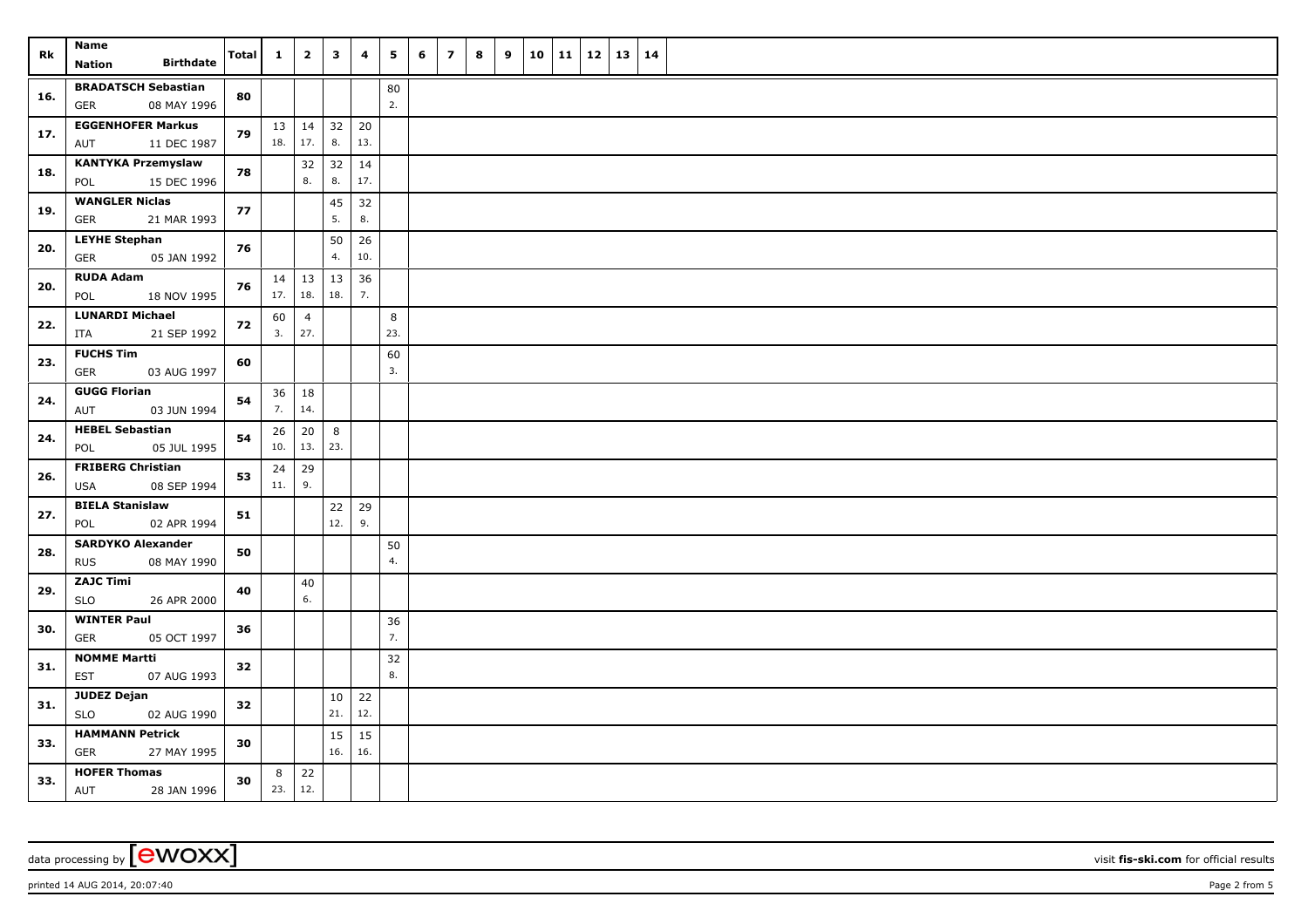| Rk  | Name<br><b>Birthdate</b><br>Nation                        | <b>Total</b> | $\mathbf{1}$           | $\overline{2}$        | $\overline{\mathbf{3}}$ | 4         | 5                              | 6 | $\overline{z}$ | 8 | 9 |  | $10 \mid 11 \mid 12$ | 13   14 |  |
|-----|-----------------------------------------------------------|--------------|------------------------|-----------------------|-------------------------|-----------|--------------------------------|---|----------------|---|---|--|----------------------|---------|--|
| 35. | <b>PRISLIC Ernest</b><br><b>SLO</b><br>30 SEP 1993        | 29           | 20 <sub>2</sub><br>13. | $\overline{2}$<br>29. | $\overline{7}$<br>24.   |           |                                |   |                |   |   |  |                      |         |  |
| 35. | <b>PREVC Domen</b><br>04 JUN 1999<br><b>SLO</b>           | 29           | 29<br>9.               |                       |                         |           |                                |   |                |   |   |  |                      |         |  |
| 35. | <b>ILVES Kristjan</b><br><b>EST</b><br>10 JUN 1996        | 29           |                        |                       |                         |           | 29<br>9.                       |   |                |   |   |  |                      |         |  |
| 35. | <b>SIEGEL David</b><br>GER<br>28 AUG 1996                 | 29           |                        |                       | 5<br>26.                |           | 24<br>11.                      |   |                |   |   |  |                      |         |  |
| 39. | <b>HEINRICH Tim</b><br>06 MAY 1995<br>GER                 | 24           |                        |                       | 13<br>18.               | 11<br>20. |                                |   |                |   |   |  |                      |         |  |
| 39. | <b>GREBER Felix</b><br>05 DEC 1996<br>AUT                 | 24           | 24<br>11.              |                       |                         |           |                                |   |                |   |   |  |                      |         |  |
| 41. | <b>SILIH Zak</b><br><b>SLO</b><br>07 NOV 1995             | 23           | 10 <sup>1</sup><br>21. | 13<br>18.             |                         |           |                                |   |                |   |   |  |                      |         |  |
| 42. | <b>HAMANN Martin</b><br>GER<br>10 APR 1997                | 22           |                        |                       |                         |           | 22<br>12.                      |   |                |   |   |  |                      |         |  |
| 43. | <b>MOILANEN Lasse</b><br><b>FIN</b><br>04 FEB 1995        | 20           |                        |                       |                         |           | 20<br>13.                      |   |                |   |   |  |                      |         |  |
| 44. | <b>MERILAEINEN Eetu</b><br>19 APR 1997<br>FIN             | 18           |                        |                       |                         |           | 18<br>14.                      |   |                |   |   |  |                      |         |  |
| 45. | <b>SCHULER Andreas</b><br>SUI<br>30 DEC 1995              | 17           | $\overline{7}$<br>24.  | 10<br>21.             |                         |           |                                |   |                |   |   |  |                      |         |  |
| 46. | <b>KRAMARSIC Matic</b><br><b>SLO</b><br>02 FEB 1990       | 16           | 16<br>15.              |                       |                         |           |                                |   |                |   |   |  |                      |         |  |
| 46. | <b>AALTO Antti</b><br>02 APR 1995<br>FIN                  | 16           |                        |                       |                         |           | 16<br>15.                      |   |                |   |   |  |                      |         |  |
| 48. | <b>SAMMELSELG Siim-Tanel</b><br><b>EST</b><br>18 MAY 1993 | 15           |                        |                       |                         |           | 15<br>16.                      |   |                |   |   |  |                      |         |  |
| 48. | <b>BICKNER Kevin</b><br><b>USA</b><br>23 SEP 1996         | 15           |                        | 15<br>16.             |                         |           |                                |   |                |   |   |  |                      |         |  |
| 48. | <b>KYTOESAHO Niko</b><br>FIN<br>18 DEC 1999               | 15           |                        |                       |                         | 12<br>19. | $\overline{\mathbf{3}}$<br>28. |   |                |   |   |  |                      |         |  |
| 51. | <b>REISENAUER Janni</b><br>AUT<br>07 NOV 1997             | 14           |                        |                       |                         |           | 14<br>17.                      |   |                |   |   |  |                      |         |  |
| 52. | <b>OLLI Harri</b><br>FIN<br>15 JAN 1985                   | 13           |                        |                       |                         |           | 13<br>18.                      |   |                |   |   |  |                      |         |  |
| 52. | <b>RHOADS William</b><br><b>USA</b><br>08 JUN 1995        | 13           |                        | 13<br>18.             |                         |           |                                |   |                |   |   |  |                      |         |  |

data processing by **CWOXX** visit **fis-ski.com** for official results

printed 14 AUG 2014, 20:07:40 **Page 3** from 5 **Page 3** from 5 **Page 3** from 5 **Page 3** from 5 **Page 3** from 5 **Page 3** from 5 **Page 3** from 5 **Page 3** from 5 **Page 3** from 5 **Page 3** from 5 **Page 3** from 5 **Page 3** from 5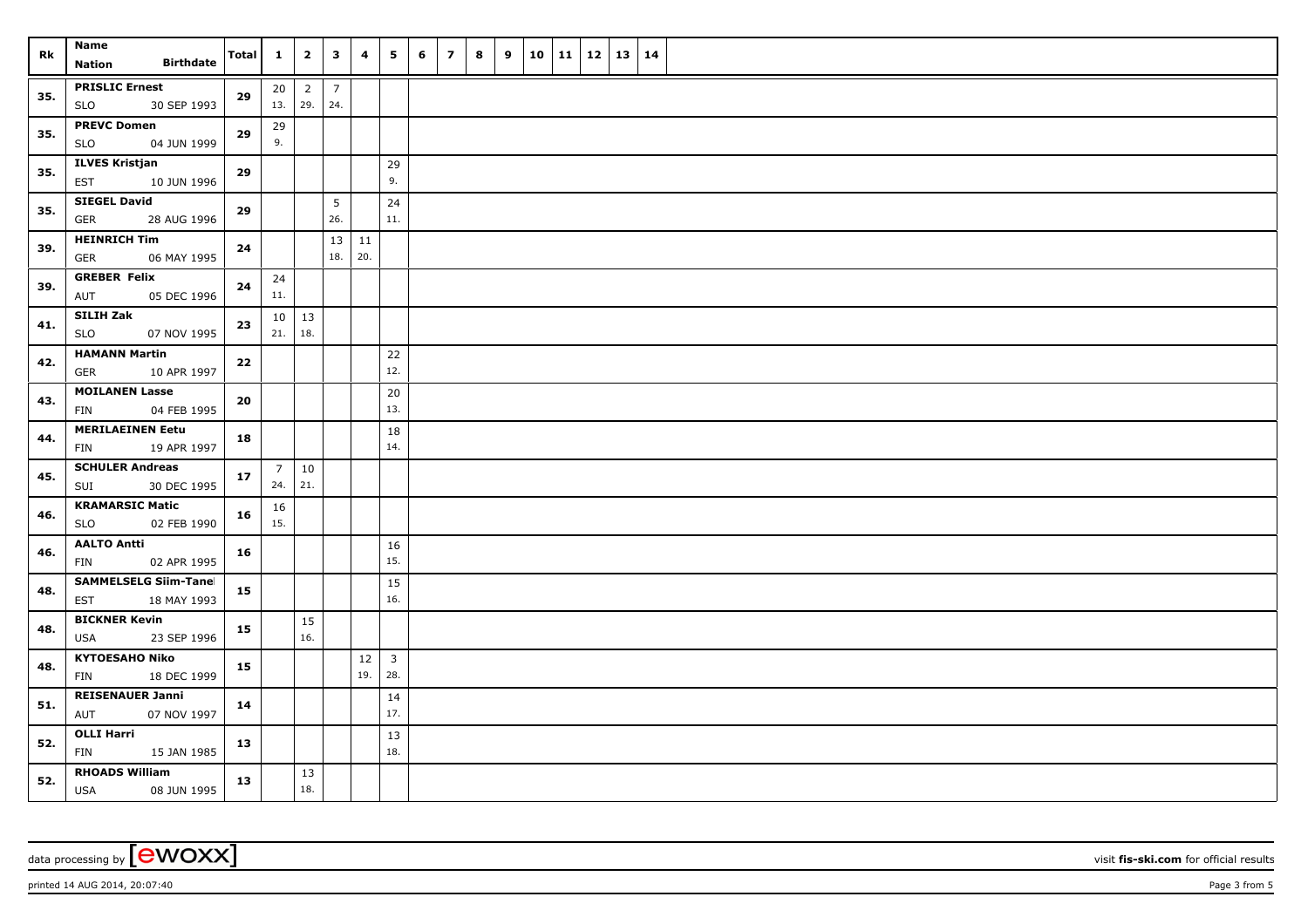| Rk  | Name<br><b>Birthdate</b>                                 | Total          | $\mathbf{1}$          | $\overline{2}$         | $\overline{\mathbf{3}}$ | 4                     | 5                     | 6 | $\overline{ }$ | 8 | 9 |  |  | $10$   11   12   13   14 |  |
|-----|----------------------------------------------------------|----------------|-----------------------|------------------------|-------------------------|-----------------------|-----------------------|---|----------------|---|---|--|--|--------------------------|--|
|     | <b>Nation</b>                                            |                |                       |                        |                         |                       |                       |   |                |   |   |  |  |                          |  |
| 52. | <b>TOROK Eduard</b><br>ROU<br>02 MAY 1997                | 13             | 13<br>18.             |                        |                         |                       |                       |   |                |   |   |  |  |                          |  |
| 52. | <b>PITEA Sorin Iulian</b><br>09 JUL 1997<br>ROU          | 13             | 13<br>18.             |                        |                         |                       |                       |   |                |   |   |  |  |                          |  |
| 52. | <b>KAISER Maximilian</b><br>GER<br>17 NOV 1993           | 13             |                       |                        |                         | 13<br>18.             |                       |   |                |   |   |  |  |                          |  |
| 57. | <b>URBANC Rok</b><br><b>SLO</b><br>28 FEB 1985           | 12             | $5-1$<br>26.          | $\overline{7}$<br>24.  |                         |                       |                       |   |                |   |   |  |  |                          |  |
| 57. | <b>AIGRO Artti</b><br>29 AUG 1999<br>EST                 | $12$           |                       |                        |                         |                       | $12$<br>19.           |   |                |   |   |  |  |                          |  |
| 59. | <b>TROFIMOV Roman- Serg</b><br>19 NOV 1989<br><b>RUS</b> | $11$           |                       |                        |                         |                       | 11<br>20.             |   |                |   |   |  |  |                          |  |
| 60. | <b>TIIRMAA Karl-August</b><br>07 JUL 1989<br>EST         | 10             |                       |                        |                         |                       | $10\,$<br>21.         |   |                |   |   |  |  |                          |  |
| 60. | <b>OBERMAYR Johannes</b><br>AUT<br>19 MAR 1993           | 10             |                       |                        |                         | 10<br>21.             |                       |   |                |   |   |  |  |                          |  |
| 60. | <b>LECHNER Sepp</b><br><b>GER</b><br>21 JUL 1994         | 10             |                       |                        |                         | 10<br>21.             |                       |   |                |   |   |  |  |                          |  |
| 60. | <b>NIETZEL Justin</b><br><b>GER</b><br>17 SEP 1997       | 10             |                       |                        |                         | 10<br>21.             |                       |   |                |   |   |  |  |                          |  |
| 60. | <b>KAELIN Pascal</b><br>SUI<br>11 JAN 1993               | 10             |                       |                        | 9<br>22.                | $\mathbf{1}$<br>30.   |                       |   |                |   |   |  |  |                          |  |
| 65. | <b>ALAMOMMO Andreas</b><br>FIN<br>23 DEC 1998            | 9              |                       |                        |                         |                       | 9<br>22.              |   |                |   |   |  |  |                          |  |
| 65. | <b>WEISS Franz</b><br>GER<br>18 JUL 1996                 | 9              | $\overline{4}$<br>27. | $5\phantom{.0}$<br>26. |                         |                       |                       |   |                |   |   |  |  |                          |  |
| 67. | <b>TESOVNIK Jaka</b><br>29 DEC 1992<br><b>SLO</b>        | 8              |                       | 8<br>23.               |                         |                       |                       |   |                |   |   |  |  |                          |  |
| 68. | <b>ANTONISSEN Lars</b><br>NED<br>31 JUL 1995             | $\overline{z}$ |                       |                        |                         |                       | $\overline{7}$<br>24. |   |                |   |   |  |  |                          |  |
| 68. | <b>GUT Pawel</b><br>POL<br>05 APR 1997                   | $\overline{z}$ |                       |                        | $\overline{7}$<br>24.   |                       |                       |   |                |   |   |  |  |                          |  |
| 68. | <b>GRIGOLI Marco</b><br>SUI<br>27 APR 1991               | $\overline{z}$ |                       |                        |                         | $\overline{7}$<br>24. |                       |   |                |   |   |  |  |                          |  |
| 71. | <b>BAER Moritz</b><br><b>GER</b><br>16 MAY 1997          | 6              |                       |                        |                         | 6<br>25.              |                       |   |                |   |   |  |  |                          |  |
| 71. | <b>LANIN Ivan</b><br><b>RUS</b><br>15 JAN 1992           | 6              |                       |                        |                         |                       | 6<br>25.              |   |                |   |   |  |  |                          |  |

data processing by **CWOXX** visit **fis-ski.com** for official results

printed 14 AUG 2014, 20:07:40 Page 4 from 5